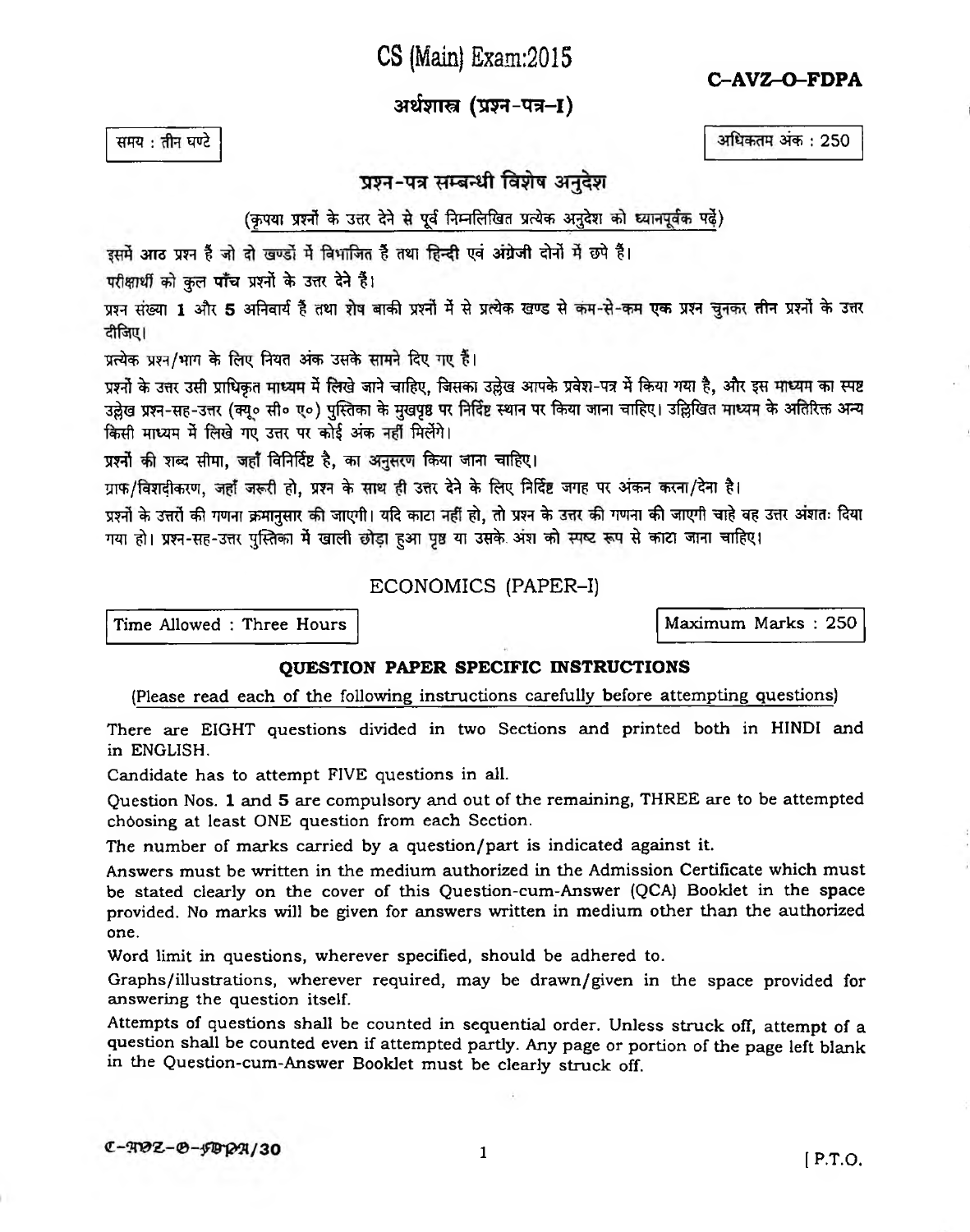- 1. निम्नलिखित में से प्रत्येक प्रश्न का उत्तर लगभग *150* शब्दों में दीजिए : Answer the following questions in about *150* words each : 10x5=50
	- *(a)* आय और फ़ुरसत के मध्य चुनाव के रूप में श्रम के पश्च ढलवाँ आपूर्ति वक्र को स्पष्ट कीजिए। Explain the backward sloping supply curve of labour as a choice between income and leisure.
	- *(b)* पूर्ण प्रतियोगिता के अन्तर्गत, लघुकाल में, औसत लागत वक्र का इस्तेमाल किए बिना आरेखीय रूप से *(i)* सामान्य मुनाफा, *(ii)* अतिसामान्य मुनाफा और *(iii)* हानि के अस्तित्व के लिए साम्यावस्था में दशाओं को मालूम कीजिए। Under perfect competition, in the short run, find out graphically, without using average cost curve, the conditions in equilibrium for the existence of *(i)* normal profit, *(ii)* supernormal profit and *(iii)* loss.
	- *(c)* ओकुन के नियम का कथन कीजिए और प्रत्याशा-संवृद्धित फिलिप्स वक्र को ज्ञात कीजिए। State Okun's law and find out the expectations-augmented Phillips curve.
	- *(d)* ''यदि मुद्रा के लिए माँग की ब्याज लोच न्यून हो, तो मुद्रावादी मुद्रा आपूर्ति के उपयोग के द्वारा ही, वास्तविक **सकल राष्ट्रीय उत्पाद (जी० एन० पी०) का पूर्वानुमान लगा सकते हैं।'' इस कथन का स्पष्टीकरण कीजिए।** "If the interest elasticity of demand for money is low, the monetarists could predict the real GNP simply by the -use of money supply." Explain this statement.
	- *(e)* रेपो दर और विपरीत रेपो दर को स्पष्ट कीजिए। रेपो दर में परिवर्तन उधार लेने वालों की समीकृत मासिक किश्तों (ई० एम० आइ०) को किस प्रकार प्रभावित करते हैं? Explain repo rate and reverse repo rate. How do changes in the repo rate affect EMIs of borrowers?
- 2. (a) आय वितरण का कैल्डर मॉडल किस प्रकार से मूलतः कीन्सवादी थियोरी ही है? In what way Kaldor's model of income distribution is basically a Keynesian theory? 20
	- *(b) स्प*ष्ट कीजिए कि नैश सन्तुलन किस प्रकार से एक अल्पाधिकारी (ऑलिगोपॉलिस्टिक) बाजार में फर्मों के मध्य रणनीतिक परस्पर-निर्भरता की समस्या का समाधान प्रस्तुत करता है। Explain how Nash equilibrium provides a solution to the problem of strategic interdependence among firms in an oligopolistic market. 20
	- *(c)* कैल्डर-हिक्स प्रतिपूर्ति (कॉम्पेन्सेशन) सिद्धान्त किस प्रकार से पैरेटो इष्टतमता कसौटी में सुधार करता है? इस सम्बन्ध में सिटोवस्की के क्या विचार है? How is Kaldor-Hicks compensation principle an improvement over Pareto optimality criterion? What are Scitovsky's views in this regard? 10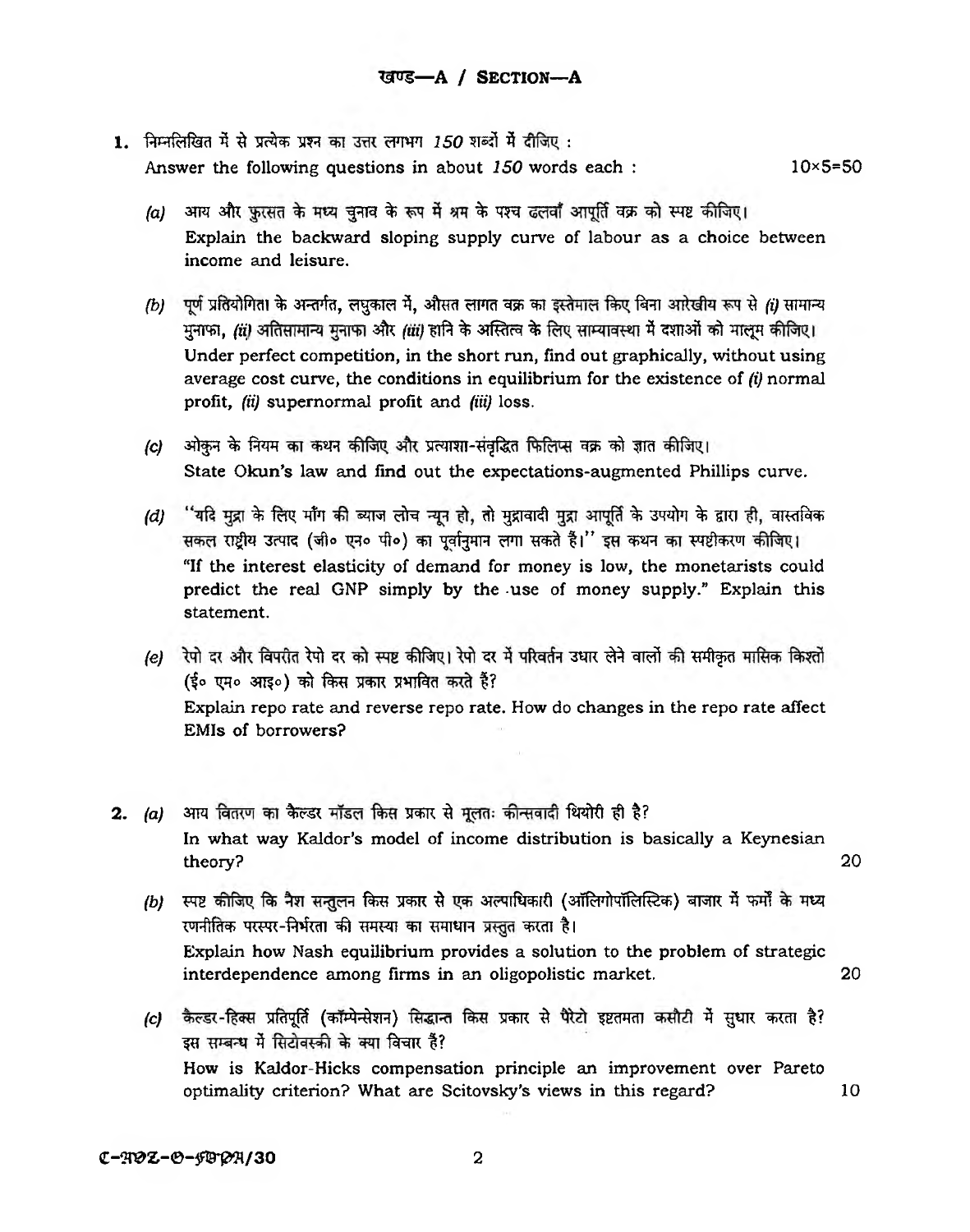- <span id="page-2-0"></span>3. (a) ''तर्कसंगत प्रत्याशाओं की परिकल्पना के अन्तर्गत सुव्यवस्थित मौद्रिक नीति निष्प्रभावी होगी।'' एक उपयुक्त मॉडल की सहायता से इस कथन को स्पष्ट कीजिए। "Under rational expectations hypothesis, systematic monetary policy will be ineffective." Explain this statement using a suitable model. 20 *(b)* दर्शाइए कि कीन्सवादी व्यवस्था में अनैच्छिक बेरोज़गारी के अस्तित्व के लिए तरलता अधिमान न तो आवश्यक है और न ही पर्याप्त है। Show that liquidity preference is neither necessary nor sufficient for the existence of involuntary unemployment in Keynesian system. 20 *(c)* मद्रा आपर्ति के एक भाग के बहिर्जात और दसरे भाग के अंतर्जात होने की दशा में मद्रा गणक की व्यत्पत्ति
	- कीजिए। Derive money multiplier when a part of money supply is exogenous and the other part is endogenous. 10
- 4. *(a)* किसी अर्थव्यवस्था में निरन्तर मुद्रास्फीति बने रहने की दशा में, केन्द्रीय बैंक *(i)* आरक्षित अनुपातों, *(ii)* बैंक दर तथा (iii) खुले बाजार की क्रियाओं में क्या-क्या परिवर्तन करेगा? In the event of persistent inflation in an economy, what changes the Central Bank will bring about in *(i)* reserve ratios, *(ii)* bank rate and *(Hi)* open market operations? 20
	- *(b)* "सहायिकियों के अर्थव्यवस्था पर धनात्मक और ऋणात्मक दोनों का प्रभाव पड़ते हैं।" इस कथन की व्याख्या कीजिए और भारत के अनुभव के द्वारा अपने उत्तर को सोदाहरण समझाइए। "Subsidies have both positive and negative impacts on the economy." Explain this statement and illustrate your answer with Indian experience. 20
	- *(c)* रोज़गार की कीन्स की थियोरी में श्रमिकों के मुद्रा भ्रम का अर्थ और उसकी सार्थकता को समझाइए। Explain the meaning and significance of money illusion on the part of workers in the Keynesian theory of employment. 10

## खण्ड-B / SECTION-B

- 5. निम्नलिखित में से प्रत्येक प्रश्न का उत्तर लगभग 150 शब्दों में दीजिए: Answer the following questions in about *150* words each : 10×5=50
	- *(a)* क्या आप यह समझते हैं कि हैरड की अस्थिरता-समस्या की जड में मज़दूरी-कीमत अनम्यता का अभिगृहीत स्थित है? अपने उत्तर के पक्ष में तर्क दीजिए। Do you think that the root of Harrod's instability problem lies in the assumption of wage-price rigidity? Give arguments in favour of your answer.
	- *(b)* 'विपत्रताकारी संबृद्धि' क्या है? व्यापार नीति मध्यक्षेर्पो के माध्यम से इसकी रोकथाम कैसे की जा सकती है? What is 'immiserizing growth'? How can it be prevented through trade policy interventions?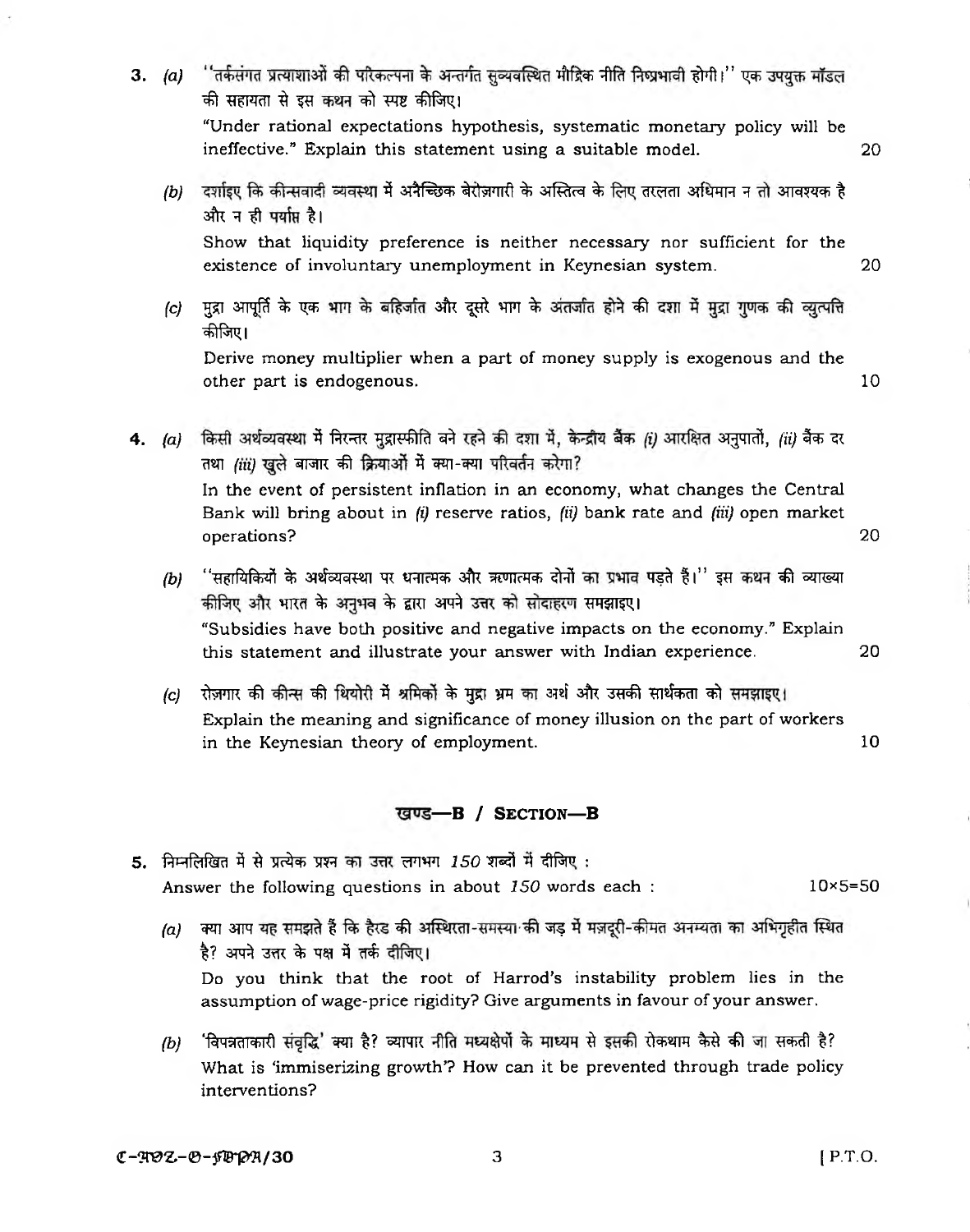- *(c)* कार्बन व्यापार (ट्रेडिंग) पर्यावरणीय ह्रास कम करने में किस प्रकार सहायता करता है? How does carbon trading help in reducing environmental degradation?
- *(d)* किसी मुद्रा (करेन्सी) के विदेशी मूल्य में ह्रास और वृद्धि देश के भुगतान-सन्तुलन को किस प्रकार से प्रभावित करते हैं? How do depreciation and appreciation in the external value of a currency impact a country's balance of payments?

s.

- (e) 'सन्तुलित और असन्तुलित संवृद्धि की रणनीतियाँ एक-दूसरे की प्रतिस्थानी नहीं हैं, अपितु एक-दूसरे के पूरक हैं।'' इस कथन को स्पष्ट कीजिए। "Balanced and unbalanced growth strategies are not substitutes but complementary to each other." Explain this statement.
- 6. (a) दो-देश मॉडल के सन्दर्भ में, विदेशी व्यापार गुणक की व्युत्पत्ति कीजिए तथा इसकी क्रिया को समझाइए। इसके **क्या अप्रत्यक्ष प्रभाव होंगे?** In the context of a two-country model, derive foreign trade multiplier and explain its working. What will be its repercussion? 20
	- *(b)* मौद्रिक संघ और आर्थिक संघ में विभेदन कीजिए। क्या प्रचुर मात्रा में उत्पन्न होने वाले व्यापार गुट विश्व में <u>मुक्त व्यापार पर प्रतिकूल प्रभाव डालते हैं? अपने उत्तर के कारण प्रस्तुत कीजिए।</u> Distinguish between Monetary union and Economic union. Do the proliferating trading blocks adversely affect the free trade in the world? Give reasons for your answer. 20
	- *(c)* विकासशील देशों के लिए पूँजी गतिशीलता के क्या लाभ और इसकी क्या हानियाँ है? What are the advantages and disadvantages of capital mobility for developing countries? 10
- 7. (a) "जब तक विदेशी और देशीय संसाधनों के मध्य प्रतिस्थापन की सम्भावनाएँ सीमित हैं, तब तक द्वैत-अन्तराल विश्लेषण (इअल-गैप ऐनेलिसिस) प्रासंगिक है।'' इस कथन का समालोचनात्मक परीक्षण कीजिए। "As long as the substitution possibilities between foreign and domestic resources are limited, the dual-gap analysis is relevant." Critically examine this statement. 20
	- *(b)* **^ 3?sN^sn 3,** *fa,* **^sn, ^ -**3**? ^** *fa* **crar** *4k* **tera (stro ^ ^ D)** क्षेत्र हैं, नव संवृद्धि थियोरी की सहायता से सिद्ध कीजिए कि (i) पूँजी और समग्र उत्पादन दोनों को एक ही दर से बढना आवश्यक है और *(ii)* प्रति व्यक्ति उत्पादन को प्रौद्योगिकी की वृद्धि-दर से बढना आवश्यक है। In an economy having two sectors, namely, goods-producing sector and Research and Development (R & D) sector, prove with the help of new growth theory that *(i)* both capital and aggregate output must grow at the same rate and *(ii)* per capita output must grow at the rate of growth of technology. 20
	- *(c)* सांकेतिक नियोजन क्या है? इस संदर्भ में स्पष्ट कीजिए कि आर्थिक विकास में राज्य और बाजार किस प्रकार एक सहक्रियात्मक भूमिका निभा सकते हैं। What is indicative planning? In this context, explain how State and markets can play a synergetic role in economic development. 10

 $C - TQZ - D - FQ'Q'Z'$ 

4